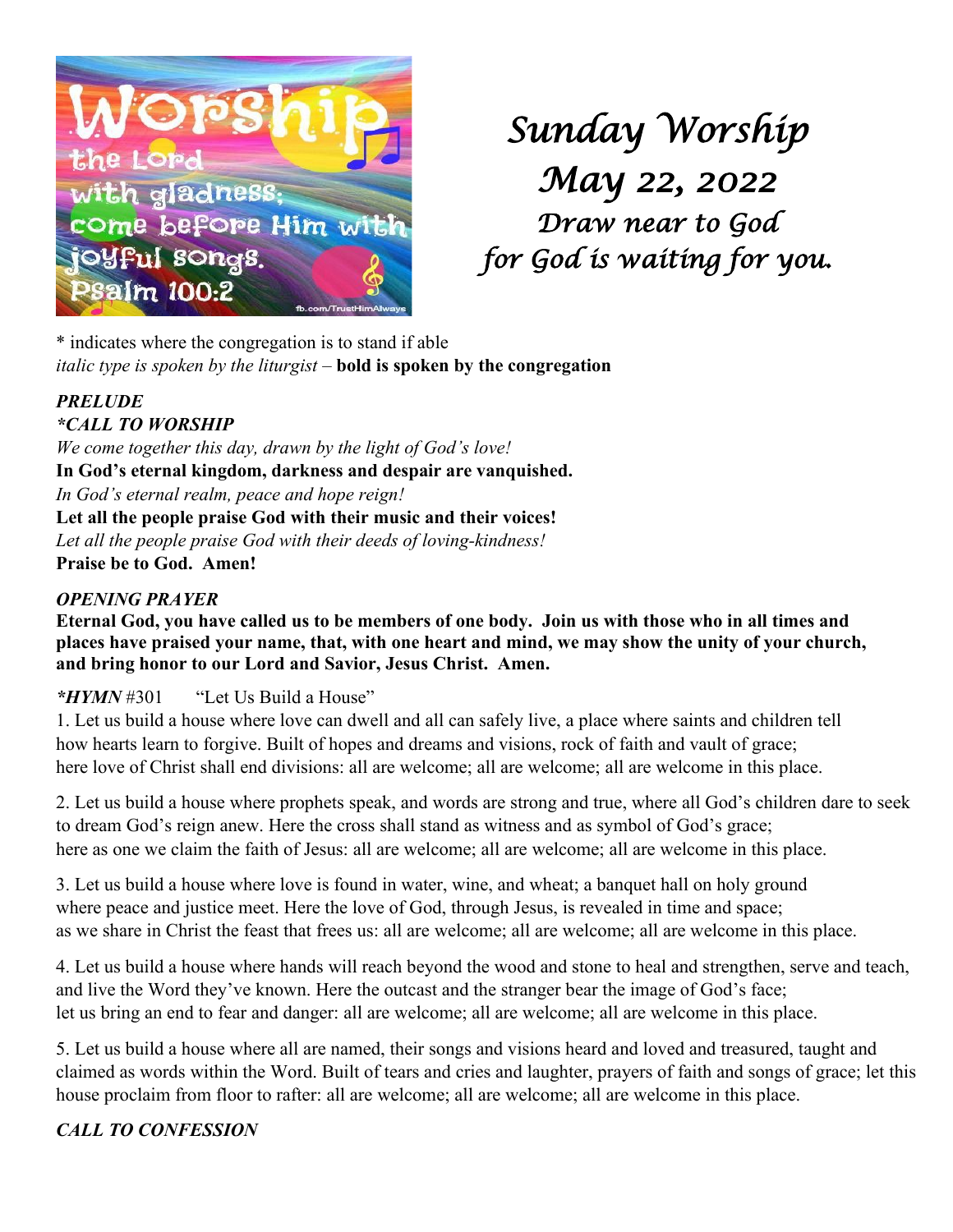#### *PRAYER OF CONFESSION AND BROKENNESS*

**Lord, You know how easy it is for us to sit here, tethered to our darkness and fear. We get bound up by chains of mistrust. We dare not to hope, for so many times before we have been disappointed. So we sit here and wonder where you are. We are not unlike the disciples who wondered also, who feared. Lord, come to us in our darkness. Flood us with your powerful light of love and mercy. Help open our eyes to the good news of your eternal glory. Give to us visions of the place in which love and hope will reign. Forgive our stubborn resistance to your mercy and your love. For we ask this in Jesus' Name. Amen.**

### *WORDS OF ASSURANCE AND BLESSING*

*… Remember the good news and say it aloud with me:* **Jesus died for me. Jesus forgives me. Jesus loves me. Jesus is good to me. Amen.**

### *\*GLORIA PATRI*

**Glory be to the Father, and to the Son, and to the Holy Ghost; as it was in the beginning, is now, and ever shall be, world without end. Amen. Amen.**

*FIRST SCRIPTURE LESSON* Acts 16:9-15

# *TIME WITH THE CHILDREN*

*\*HYMN* #287 "Gracious Spirit Heed Our Pleading" 1. Gracious Spirit, heed our pleading; fashion us all anew. It's your leading that we're needing; help us follow you. Come, come, come, Holy Spirit, come.

2. Come to teach us; come to nourish those who believe in Christ. Bless the faithful; may they flourish, strengthened by grace unpriced. Come, come, come, Holy Spirit, come.

3. Guild our thinking and our speaking done in your holy name. Motivate all in their seeking, freeing from guilt and shame. Come, come, come, Holy Spirit, come.

4. Not mere knowledge, but discernment, nor rootless liberty; turn disquiet to contentment, doubt into certainty. Come, come, come, Holy Spirit, come.

5. Keep us fervent in our witness, unswayed by earth's allure. Ever grant us zealous fitness, which you alone assure. Come, come, come, Holy Spirit, come.

#### *GOSPEL LESSON* John 14:23-29

**SERMON** NONE!! Rev. Ashley Rossi

#### *RECOGNITION OF THE OFFERING \*DOXOLOGY*

**Praise God from whom all blessings flow. Praise him, all creatures here below. Praise him above, ye heavenly hosts. Praise Father, Son, and Holy Ghost. Amen.**

# *PRAYER OF DEDICATION*

**Living God, you have given us so much in Jesus Christ: hope, joy, and peace. Above all, you have given us life! What can we give in return? If the whole world were ours, it would not be enough. What little we have we humbly offer to you. Thousand, thousand thanks are due, dearest Jesus, unto you. Amen.** 

# *SHARING JOYS AND CONCERNS*

# *PASTORAL PRAYER AND THE LORD'S PRAYER*

**Our Father who art in heaven, hallowed be thy name. Thy kingdom come, thy will be done, on earth as it is in heaven. Give us this day our daily bread; and forgive us our debts, as we forgive our debtors; and lead us not into temptation, but deliver us from evil. For thine is the kingdom and the power and the glory, forever. Amen.**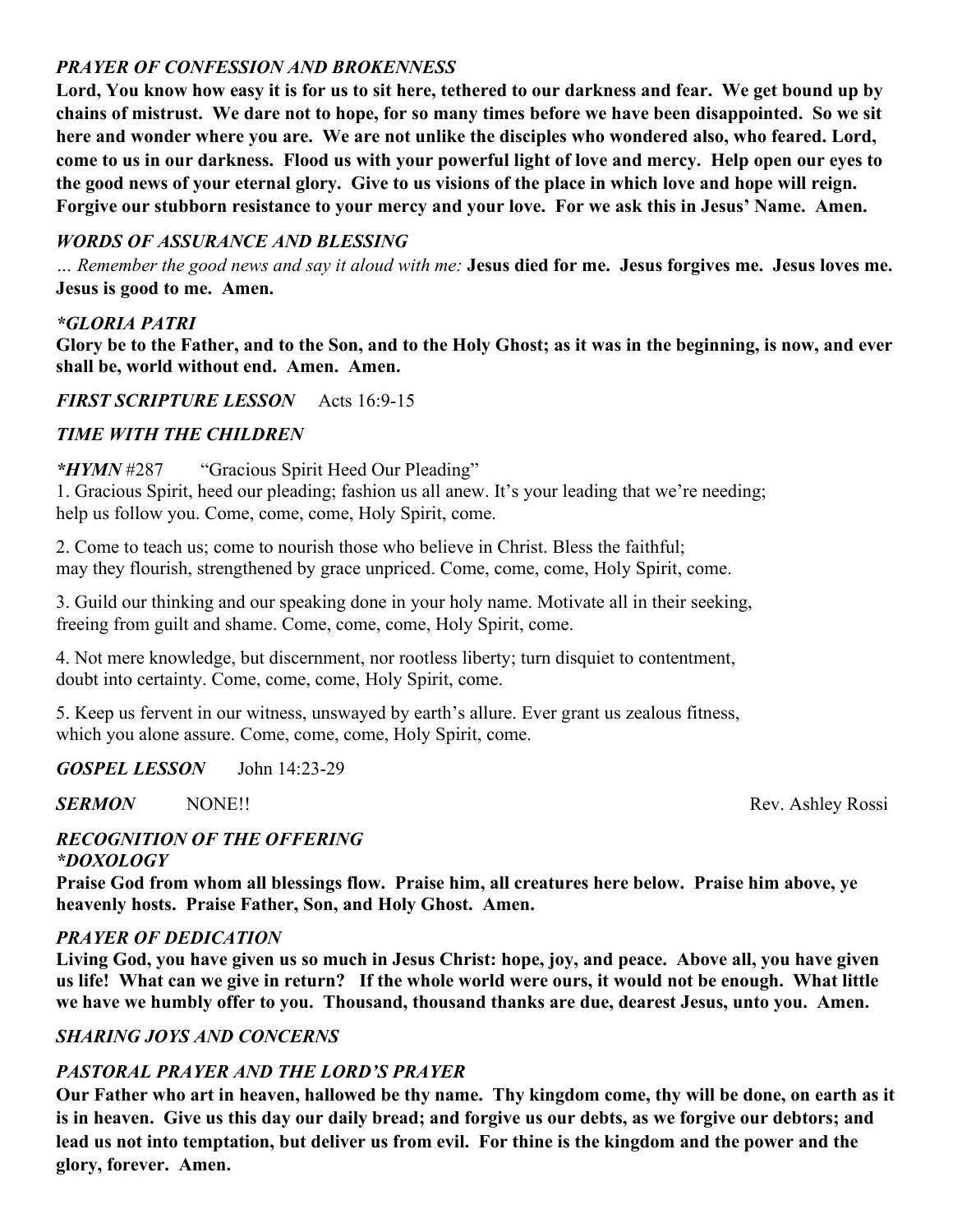*\*HYMN* #65 "Guide Me O Thou Great Jehovah"

1. Guide me, O thou great Jehovah, pilgrim through this barren land. I am weak, but thou art mighty. Hold me with thy powerful hand. Bread of heaven, bread of heaven, feed me till I want no more; feed me till I want no more.

2. Open now the crystal fountain, whence the healing stream doth flow. Let the fire and cloudy pillar lead me all my journey through. Strong deliverer, strong deliverer, be thou still my strength and shield; be thou still my strength and shield.

3. When I tread the verge of Jordan, bid my anxious fears subside. Death of death, and hell's destruction, land me safe on Canaan's side. Songs of praises, songs of praises I will ever give to thee; I will ever give to thee.

# *\*BENEDICTION*

*POSTLUDE*



**Church Staff Susan Fall, Pastor Leanne Yerkes, Director of Music Susan Flanagan, Office Administrator Frank Orzehoski, Treasurer Mark Lempp, Grounds Keeper**



# ANNOUNCEMENTS: May 22, 2022

**This week's carillon is in memory of Earl and Pinky Hampton.**

**WELCOME REV. ASHLEY ROSSI:** We welcome Rev. Rossi to our pulpit today. She was the former Associate Pastor of the Carmel Presbyterian Church and is now serving as the Director of Donor Relations at The Common Place, a Presbytery supported organization serving families in Southwest Philadelphia. She also works alongside the staff of Salt & Light Church in pastoral ministry. Welcome to Forest Grove!

**PASTOR SU'S STUDY LEAVE** Pastor Su has been on study leave and will return tomorrow, May 23<sup>rd</sup>. Thanks to our deacons and elders who have been on call for pastoral needs while Pastor Su was away.

**VACATION BIBLE SCHOOL SIGN UP:** VBS will be held on June 27 – July 1 for preschool – 6<sup>th</sup> graders. Online registration is available at [http://vbspro.events/p/c805d3.](http://vbspro.events/p/c805d3) This year we are joining with The Anchor Presbyterian Church which is why you will find Anchor's name listed. This registration is for both churches.

**YOUTH ADVENTURE CAMP – July 11 – 15, 2022:** This camp is for those in  $6<sup>th</sup> - 12<sup>th</sup>$  grade. Monday – Friday, 9:00-4:00, youth are invited to participate in a weeklong series of adventures. Registration numbers are restricted to 10. Friends are welcome. There is a \$50 registration fee. Scholarships are available. Sign up by calling the church office. This program will be led by Pastor Su who is also looking for volunteers to help with transportation.

# **STRAWBERRY FESTIVAL – June 10, 2022 at 6:00 PM -**

There will be hot dogs, baked beans, vegetables and of course, STRAWBERRY SHORTCAKE! If you would like to help with preparing the berries, please contact Susan in the church office. Cleaning will take place at the church on June 10 at 9:30 but they can also be cleaned at home and brought to the church.